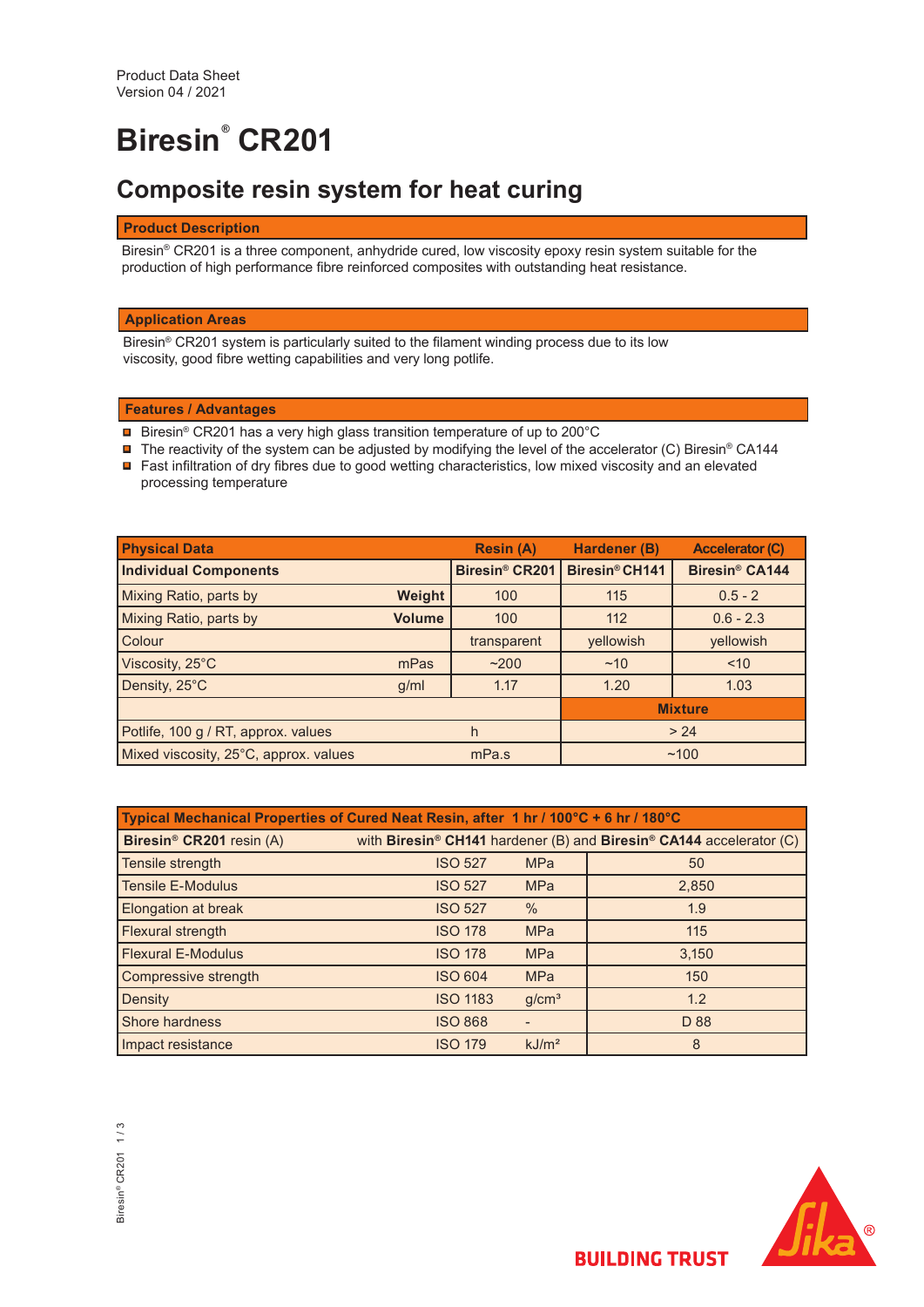| Typical Thermal Properties of Cured Neat Resin, after 1 hr / 100°C + 6 hr / 180°C |                                                                                             |     |  |  |  |  |
|-----------------------------------------------------------------------------------|---------------------------------------------------------------------------------------------|-----|--|--|--|--|
| Biresin <sup>®</sup> CR201 resin (A)                                              | with Biresin <sup>®</sup> CH141 hardener (B) and Biresin <sup>®</sup> CA144 accelerator (C) |     |  |  |  |  |
| Heat distortion temperature                                                       | $^{\circ}$ C<br><b>ISO 75A</b>                                                              | 188 |  |  |  |  |
|                                                                                   | °C<br><b>ISO 75B</b>                                                                        | 193 |  |  |  |  |
|                                                                                   | °€<br><b>ISO 75C</b>                                                                        | 172 |  |  |  |  |
| Glass transition temperature                                                      | <b>ISO 11357 °C</b>                                                                         | 201 |  |  |  |  |

# **Postcuring**

The suitable cure cycle and the attainable mechanical and thermal values depend on various factors, such as laminate thickness, fibre volume, reactivity of the resin system etc.

- An appropriate cure cycle could look as follows:
- Heat-up rate of ca. 0.2°C/Minute until approx. 10°C below the required glass transition temperature (Tg)
- Followed by a dwell at that temperature of between 2 and 12 hours.
- Part(s) should then be cooled at  $\sim 0.5^{\circ}$ C per minute

The specific postcure can be adapted to the required technical and economic requirements.

To measure the mechanical performance of the resin system a Sika Advanced Resins standard cycle is used to ensure that the full Tg potential of the system in question is reached.

# **Processing**

 $\blacksquare$  The material and processing temperatures should be in the range 18 - 35°C.

- $\blacksquare$  The mixing ratio must be followed accurately to obtain best results. Deviating from the correct mix ratio will lead to lower performance.
- **□** Before demoulding precuring of at least 2 h at 90°C is recommended.
- $\blacksquare$  The final mechanical and thermal values are dependent on the applied postcuring cycles.
- $\blacksquare$  It is recommended to clean brushes or tools immediately after use with Sika Reinigungsmittel 5.
- Additional information is available in "Processing Instructions for Composite Resins".

| Packaging (net weight, kg)                 |       |     |    |     |
|--------------------------------------------|-------|-----|----|-----|
| Biresin <sup>®</sup> CR201 resin (A)       | 1.000 | 200 |    | 10  |
| Biresin <sup>®</sup> CH141 hardener (B)    | 1.100 | 220 |    |     |
| Biresin <sup>®</sup> CA144 accelerator (C) |       |     | 10 | 0.2 |

#### **Storage**

 Minimum shelf life of Biresin® CR201 resin (A) is 24 month and of Biresin® CH141 hardener (B) and CA144 accelerator (C) is 12 month under room conditions (18 - 25°C), when stored in original unopened containers.

■ After prolonged storage at low temperature, crystallisation of resin (A) may occur. This is easily removed by warming up for a sufficient time at a minimum of 60-80°C.

 $\blacksquare$  Containers must be closed tightly immediately after use. The residual material needs to be used up as soon as possible.

#### **Health and Safety Information**

For information and advice on the safe handling, storage and disposal of chemical products, users shall refer to the most recent Safety Data Sheet (SDS) containing physical, ecological, toxicological and other safetyrelated data.